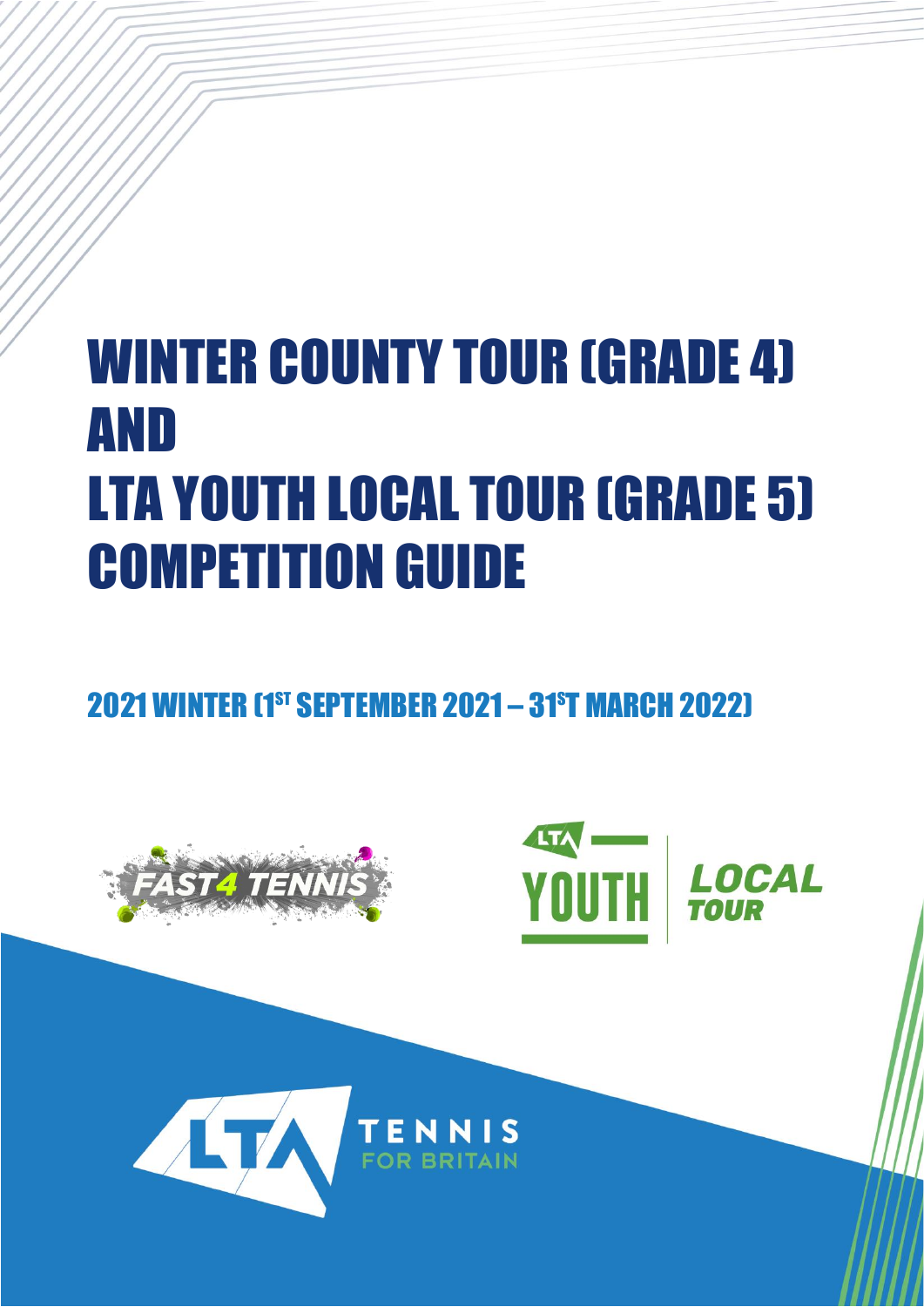# **CONTENTS**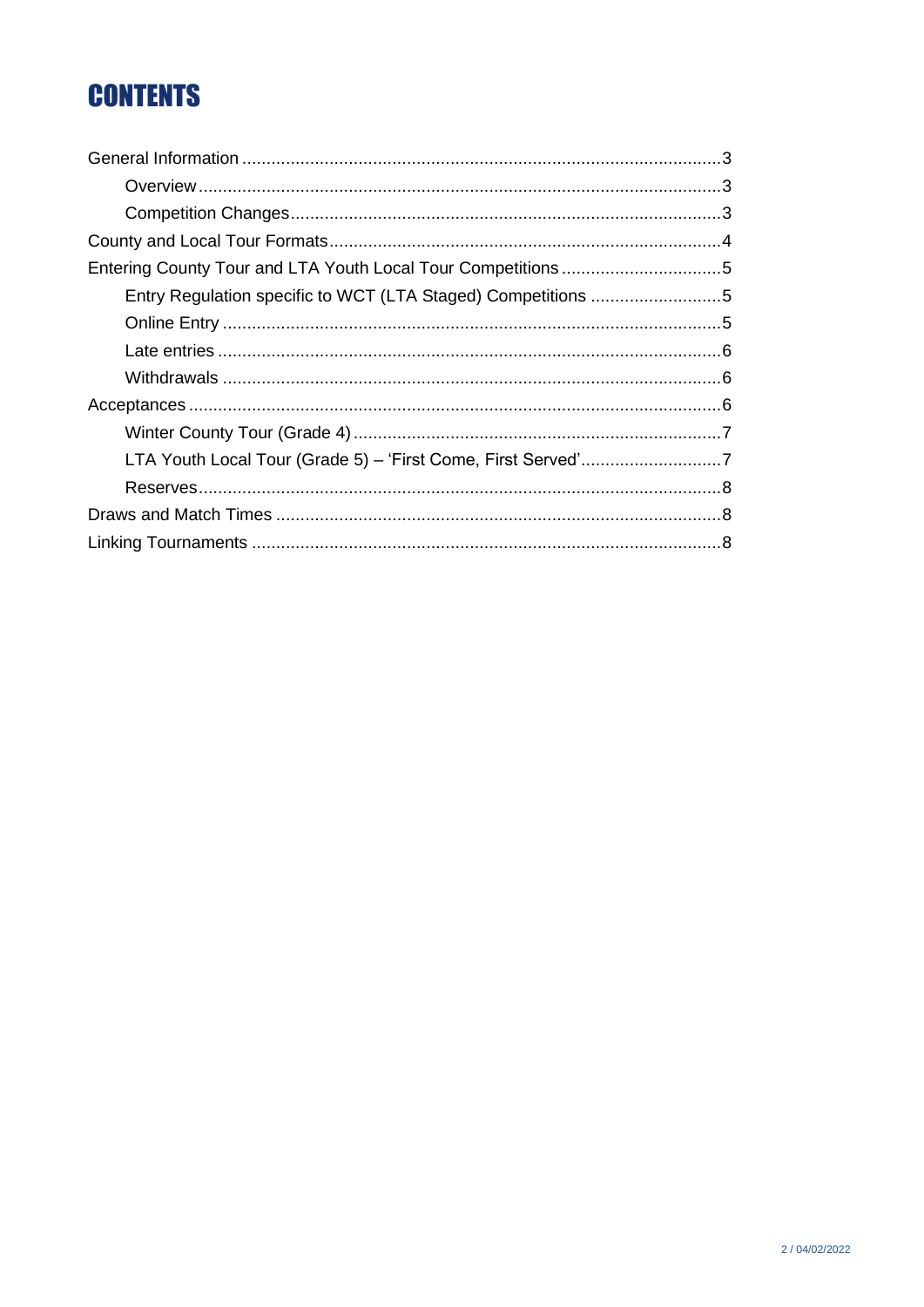# GENERAL WINTER COUNTY TOUR INFORMATION

## **OVERVIEW**

The LTA Winter County Tour (WCT) is comprised of Grade 4 tournaments and the LTA Youth Local Tour includes all junior Grade 5 tournaments. Tournaments in both the County Tour and Local Tour are run over 1 day and ranking points earned count towards LTA Rankings for 11U -18U and Recent Form for 9U – 10U.

In addition to the singles events available at Grade 4 there are also doubles events in the 11U – 18U age groups which will count for LTA Ranking points.

The FAST4 scoring format will be used thought the Winter County Tour and LTA Youth Local Tour circuits for 10U – 18U events. More information on FAST4 is available on the [LTA FAST4](https://www.lta.org.uk/play-compete/getting-started/adult-tennis/fast4-tennis/)  [webpage.](https://www.lta.org.uk/play-compete/getting-started/adult-tennis/fast4-tennis/)

## COMPETITION CHANGES

We'd like to take this opportunity to remind you once again about some key Competition improvements that have previously been announced and are relevant to the Winter County Tour and Winter Local Tour;

- Competition Age Groups have changed to a 'calendar year' based system
- Mini Tennis Ratings have been removed and will be replaced with a Competition Reward scheme

#### **Competition Age Group Changes**

From 1 April 2020, competition age groups for junior players are calculated based on a calendar year, e.g. a player's age on the 31 December. This new competition age group system offers the following benefits:

- It is easier to explain and simpler to calculate than the previous age group system
- It enables a meaningful performance player pathway by aligning to the same age group system used for international events.
- It offers greater flexibility at mini tennis

To support the new age group system an 11U age group has also been introduced at all levels of competition to aid players in their transition from Green to Yellow ball.

You can read more about competition age group changes [here.](https://www.lta.org.uk/play-compete/competing/competition-changes-20192020/competition-age-group-changes/)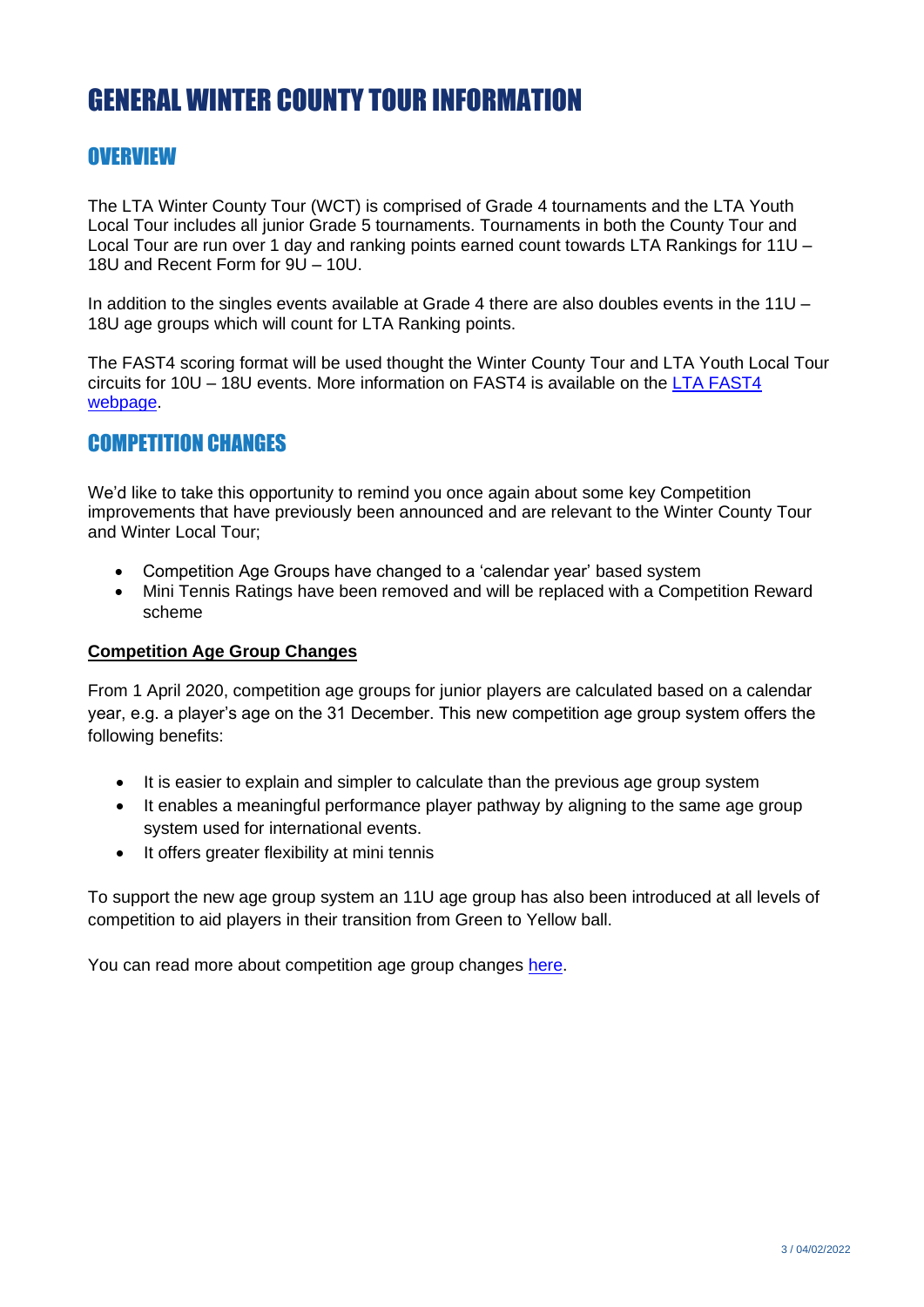#### **Mini Tennis Ratings**

Some exciting changes have been made to Mini Tennis Competition, which came into effect on 1 April 2020. The changes were made as there is a clear need to reduce some of the unnecessary pressure experienced in mini tennis competitions and provide players with an improved incentive to get on court to play matches.

- Mini Tennis orange and green ratings have been removed to ensure the focus is on having fun and learning to play at this age rather than chasing wins.
- A participation based competition reward scheme will be introduced in 2022 for young players to help recognise their progress
	- $\circ$  Players will receive a digital certificate when they have played in 10 recorded matches in a specific ball colour (Red, Orange or Green)
	- o Players will receive a t-shirt when they have played in 20 recorded matches (a further 10 matches) in a specific ball colour (Red, Orange or Green)
	- o Players will receive a hoody when they have played in 40 recorded matches (a further 20 matches) in a specific ball colour (Red, Orange or Green)

Recent form has been modified and is calculated using a player's best 3 individual performances in Grade 1 to 5 competitions over the last 6 months at that ball colour.

# COUNTY AND LOCAL TOUR FORMATS

The format used will depend on entry numbers and court hours booked. Possible format options are listed below for each age group.

| <b>DRAW</b><br><b>TYPE</b>                                         | <b>MAX</b><br><b>DRAW</b><br><b>SIZE</b> | <b>FORMAT</b>                                                     | <b>SCORING</b>                                                               |
|--------------------------------------------------------------------|------------------------------------------|-------------------------------------------------------------------|------------------------------------------------------------------------------|
| 9U<br>$(1$ day)                                                    | 8 or 16                                  | Round Robin to Elimination (with<br>Consolation) OR Compass draw  | One match tiebreak to 10 points                                              |
| 10U<br>$(1$ day)                                                   | 8 or 16                                  | Compass Draw OR<br>Round Robin to Elimination with<br>Consolation | FAST4 Tennis -<br>1 set or<br>Best of 3 sets, with 3 <sup>rd</sup> set a MTB |
| <b>12U-18U</b><br>$(1$ day)<br><b>Singles or</b><br><b>Doubles</b> | 8                                        | Compass draw                                                      | FAST4 Tennis -<br>Best of 3 sets, with 3 <sup>rd</sup> set a MTB             |
| <b>12U-18U</b><br>$(1$ day)<br><b>Singles or</b><br><b>Doubles</b> | 16                                       | Elimination with Consolation OR<br>Compass draw                   | FAST4 Tennis -<br>Best of 3 sets, with 3rd set a MTB                         |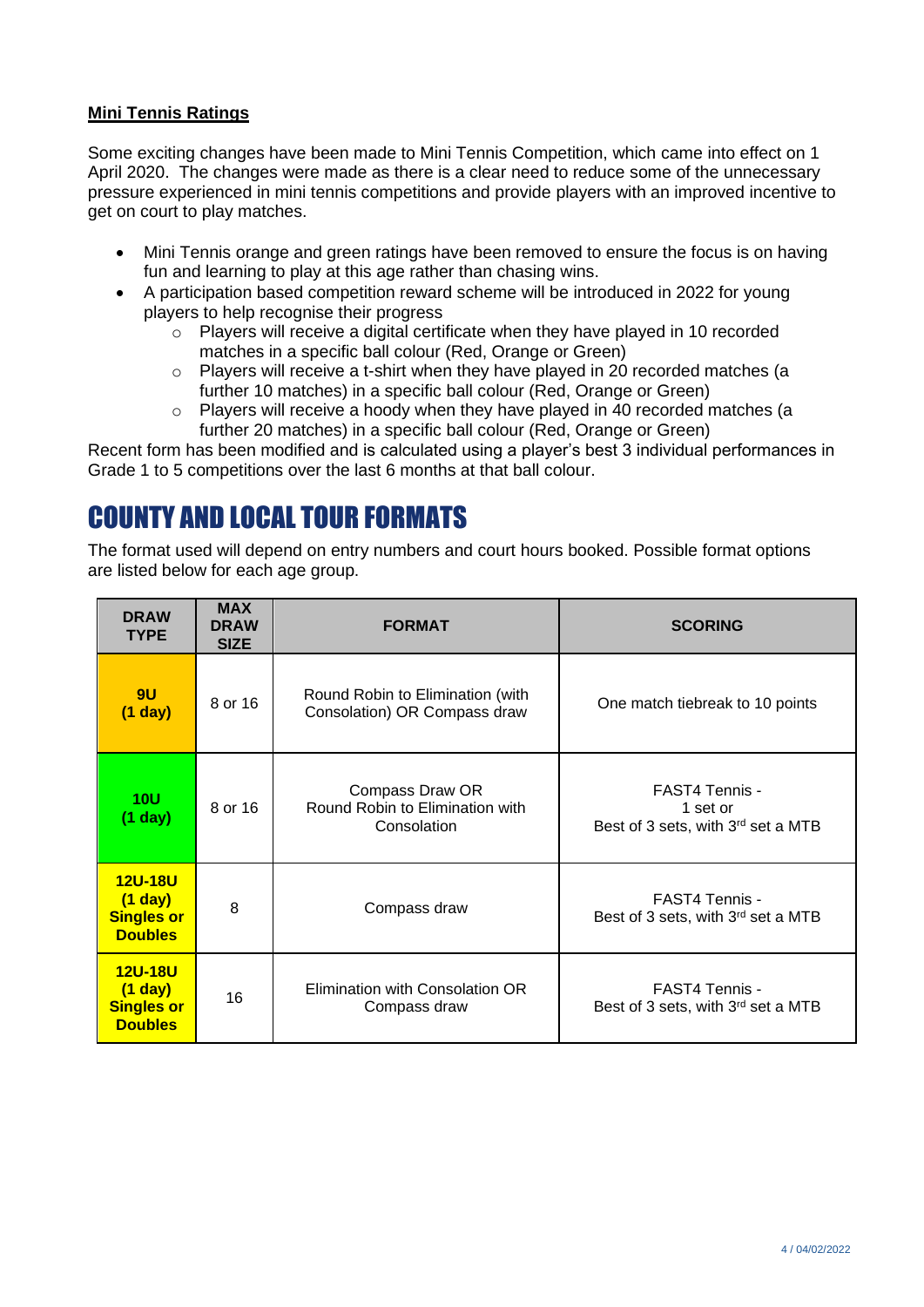# ENTERING WINTER COUNTY TOUR AND LTA YOUTH LOCAL TOUR **COMPETITIONS**

## ENTRY REGULATION SPECIFIC TO WINTER COUNTY TOUR GRADE 4 (LTA STAGED) **COMPETITIONS**

Before entering an LTA Staged Winter County Tour competition please ensure you are familiar with the following regulation from the LTA Competition Regulations, which applies to all LTA Staged Competitions:

*In relation to LTA Staged Winter Competitions (i.e. National Tour, weekend Winter Regional Tour, and weekend Winter County Tour tournaments) a player can enter only one competition at each Grade in the same age group on the same weekend.*

*Explanatory note – If a 12U Grade 3 Winter Regional Tour weekend competition is taking place on a Saturday and Sunday a player may not enter another 12U Grade 3 Winter Regional Tour competition taking place that weekend. However, this player may enter a 14U Grade 3 Winter Regional Tour competition and/or a Grade 4 Winter County Tour competition taking place on the same weekend. Following publication of acceptances the player would have to withdraw from all but one of the competitions entered before the respective withdrawal deadlines in order to avoid penalty.*

This means a player can only enter and play in one LTA Staged Winter County Tour Grade 4 competition in the same age group per weekend.

## **ONLINE ENTRY**

- All entries for the Winter County Tour and LTA Youth Local Tour must be made via the online entry system on the [LTA website](https://competitions.lta.org.uk/) by entering the relevant tournament code.
- Payment details will be required at time of online entry. Stripe will be used as the payment system and the entry fee will be taken at the time of entry.
- Once entered you can check your entry has been received by going to the entrant list for that tournament using the [Competition Management System.](https://competitions.lta.org.uk/) You must ensure that your name is on the entrant list before the closing date in order to be considered for the tournament.
- If you experience any problems with online entry and your name does not appear on the entrants list you must contact the Tournament Organiser **before** the entry closing date for a valid entry to be considered.
- Once entered you will receive an email acknowledging receipt of entry. **This is not an acceptance notification.** If you do not receive the entry email please contact the Tournament Organiser straight away, and before the entry closing date.
- Please keep the automated email acknowledgement of entry which you will receive after successfully submitting an online entry as proof of entry.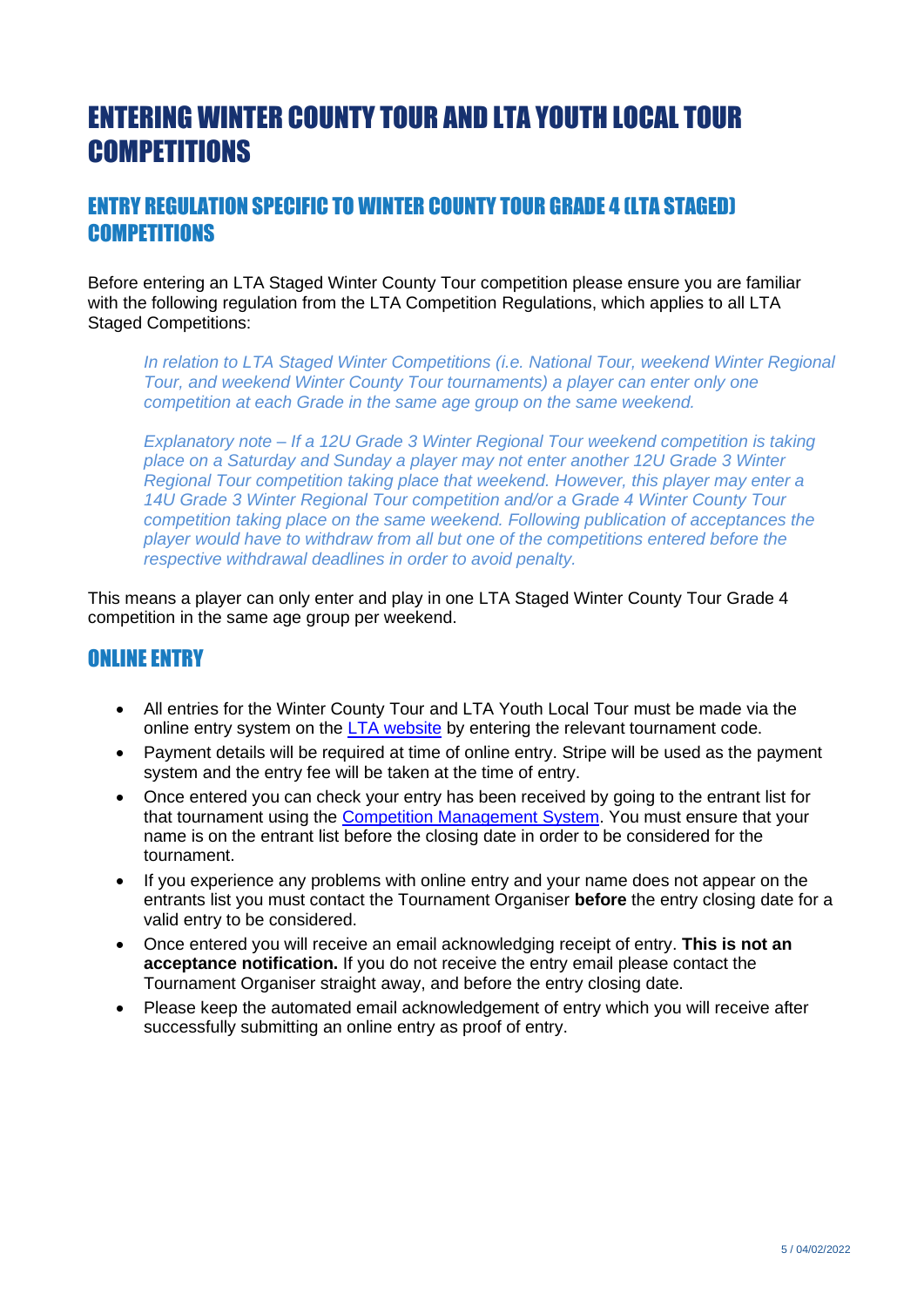• Please remember to update your LTA membership details with your correct contact details as these will be used to communicate with you.

# LATE ENTRIES

With one exception late entries **may** be accepted to the entry list if the draw is not full or the reserve list is short;

*Exception*: If at the time a player requests to be a late entry he/she would be seeded that player **cannot** be accepted.

If the player would not be a seed his/her entry can be accepted and placed as follows:

a) if the draw is not full the player can be accepted directly into the draw

b) if there is a reserve list this player will be placed at the bottom and will be accepted into the draw when the player reaches the top of the reserve list and a space becomes available

Payment for late entries: The player will be sent a request for payment via Paypal (which must be paid within 48 hours)

#### **WITHDRAWALS**

- The withdrawal deadline for each tournament can be found by referring to the tournament details using the [Competition Management System,](https://competitions.lta.org.uk/) by putting in the relevant tournament code.
- If a player is withdrawing **before** the withdrawal deadline he/she must withdraw online via their LTA website – see instructions below.
- If a player withdraws **after** the withdrawal deadline he/she will incur withdrawal points. See information on withdrawing from an LTA Official Competition in the [LTA Competition](http://www3.lta.org.uk/volunteers-officials/Regulations/)  [Regulations.](http://www3.lta.org.uk/volunteers-officials/Regulations/)
- If the player is withdrawing **after** the withdrawal deadline they must contact the tournament organiser/referee by phone as soon as possible. If voicemails are left they must be followed up to make sure the message has been received by the tournament organiser/referee.

# ACCEPTANCES

By entering a Winter County Tour or LTA Youth Local Tour competition you are not guaranteed a space in the event. The criteria for acceptances for events that are oversubscribed are provided below. Organisers should publish the acceptances for their events within 72 hours of the closing deadline. It is the player's responsibility to check his/her status for each event entered.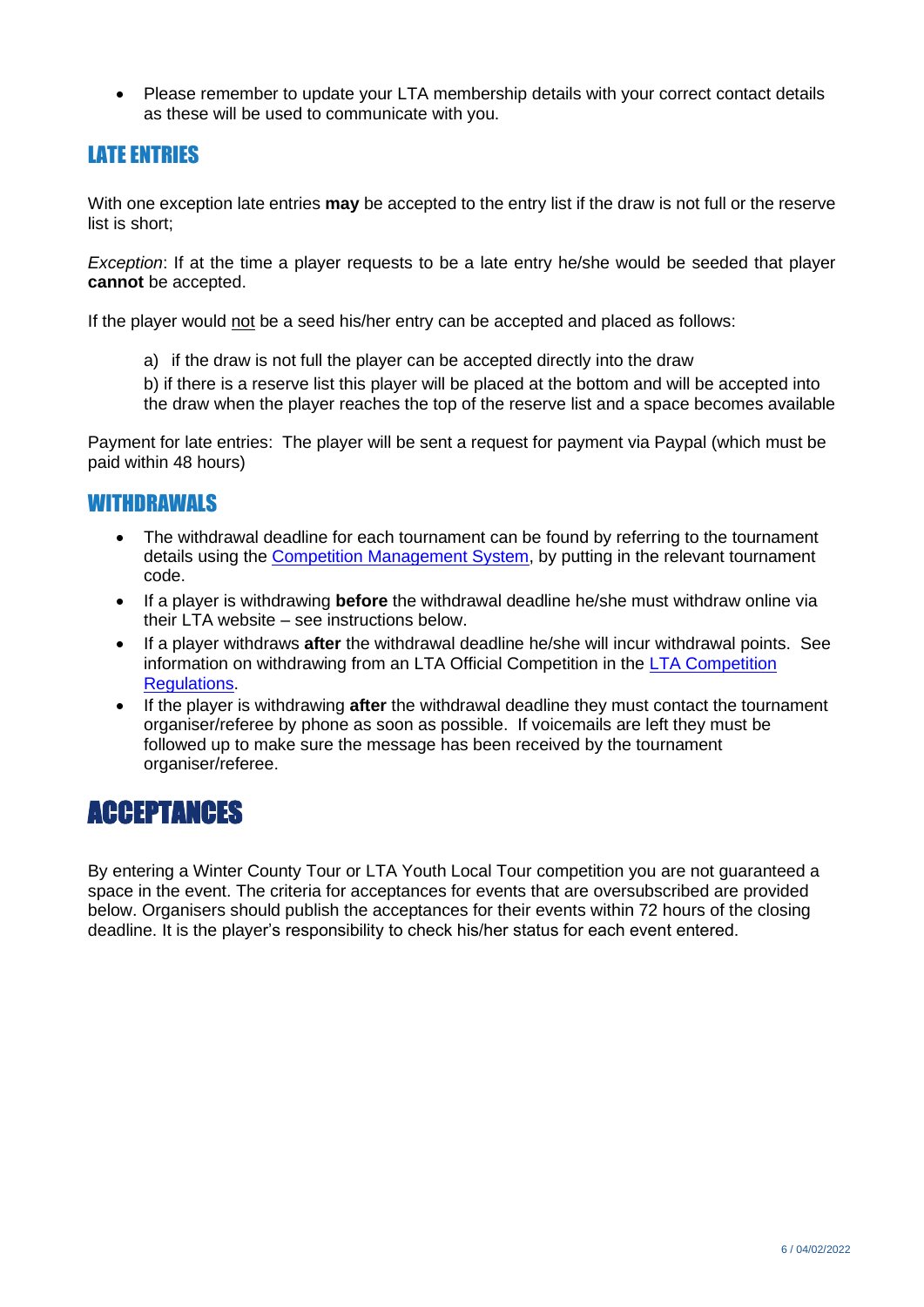# WINTER COUNTY TOUR (GRADE 4 EVENTS)

#### **Acceptance for Yellow Ball age groups will be made according to:**

- 1. Wild cards: A maximum of 1 wild card for every 8 places in the draw size
- 2. LTA Rankings (as at the closing deadline)
- 3. In a situation where two or more players are ranked equally, acceptance order will be drawn by lot

Seeding shall be based on the players' LTA Ranking as at the draw date.

#### **Acceptance for 9U and 10U events will be made according to:**

- 1. Wild cards: A maximum of 1 wild card for every 4 places in the draw size
- 2. Recent Form (a player's best 3 tournament performance at that ball colour within the last 6 months)
- 4. In a situation where two or more players have the same recent form exacceptance order will be drawn by lot

Seeding shall be based on the players' Recent Form as of the draw date

## LTA YOUTH LOCAL TOUR (GRADE 5 EVENTS) – 'FIRST COME, FIRST SERVED'

'First Come, First Served' will be used as the method for determining acceptances for Grade 5 events.

The [Acceptance and Seeding Guide](https://www.lta.org.uk/globalassets/competitions/rules-and-regulations/acceptance--seeding-guide.pdf) on the LTA website has been updated to reflect this change.

#### **Acceptance for all Grade 5 events, regardless of age group, must be done according to:**

- 1. Date and time of entry\* (First Come, First Served)
- 2. If two or more players enter at the exact same time, acceptance will be determined by LTA Rating, then by LTA Ranking (or Recent Form for Mini Tennis Age Groups)

Seeding shall be based on the player's LTA Rating followed by LTA Ranking (or Recent Form for Mini Tennis Age Groups) as of the draw date.

\**The date and time that an online entry was completed (or was requested via email). Manual entries for Grade 5 competitions will not be accepted until 24 hours before the closing deadline.*